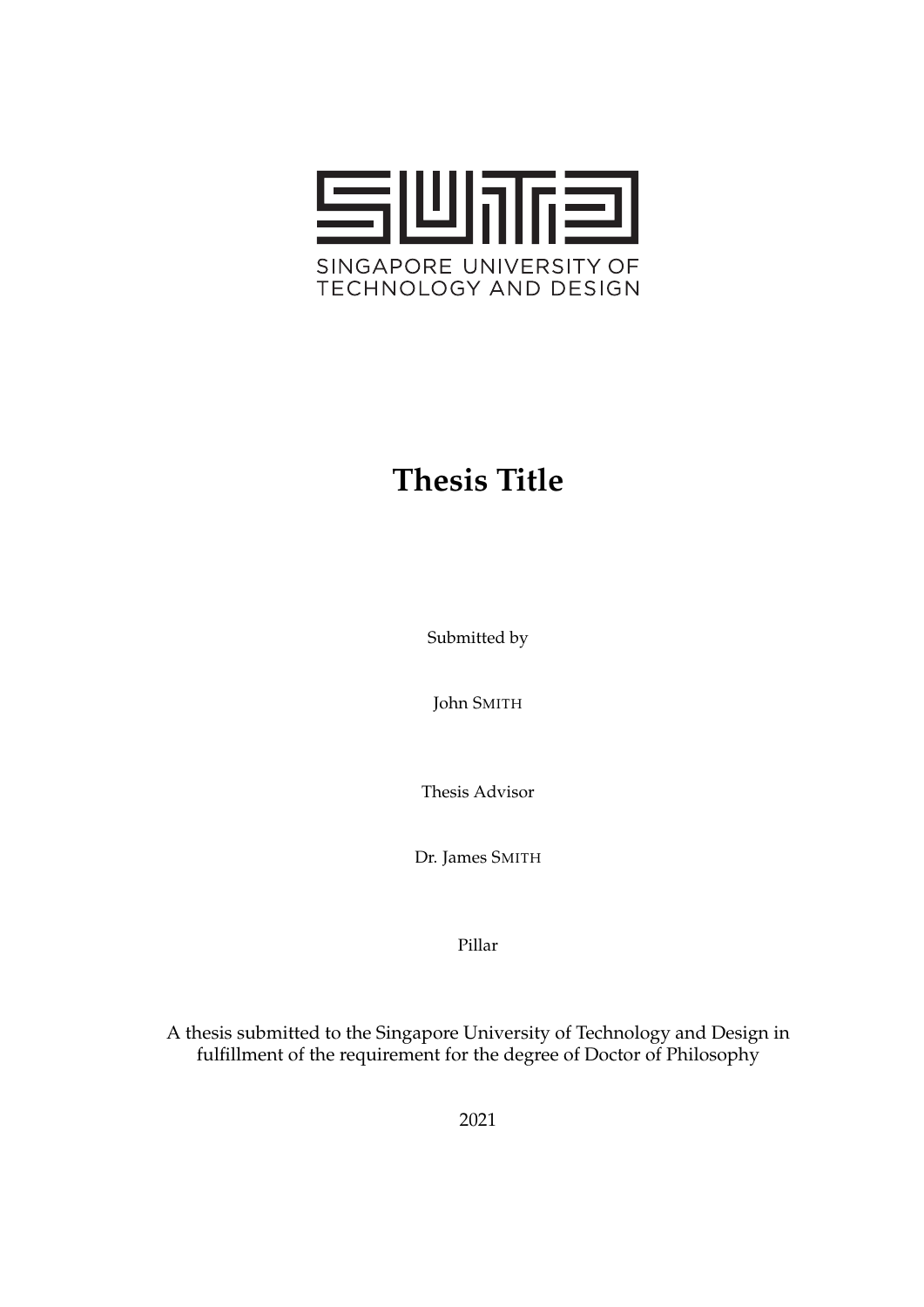### **PhD Thesis Examination Committee**

<span id="page-1-0"></span>

| TEC Chair:                                   | Prof. XXXX          |
|----------------------------------------------|---------------------|
| Main Advisor:                                | Prof. XXXX          |
| $Co$ -advisor $(s)$ :                        | Prof. XXXX (if any) |
| Internal TEC member 1: Prof. XXXX            |                     |
| Internal TEC member 2: Prof. XXXX            |                     |
| External TEC member 1: Prof. XXXX (optional) |                     |
| External TEC member 2: Prof. XXXX (optional) |                     |
|                                              |                     |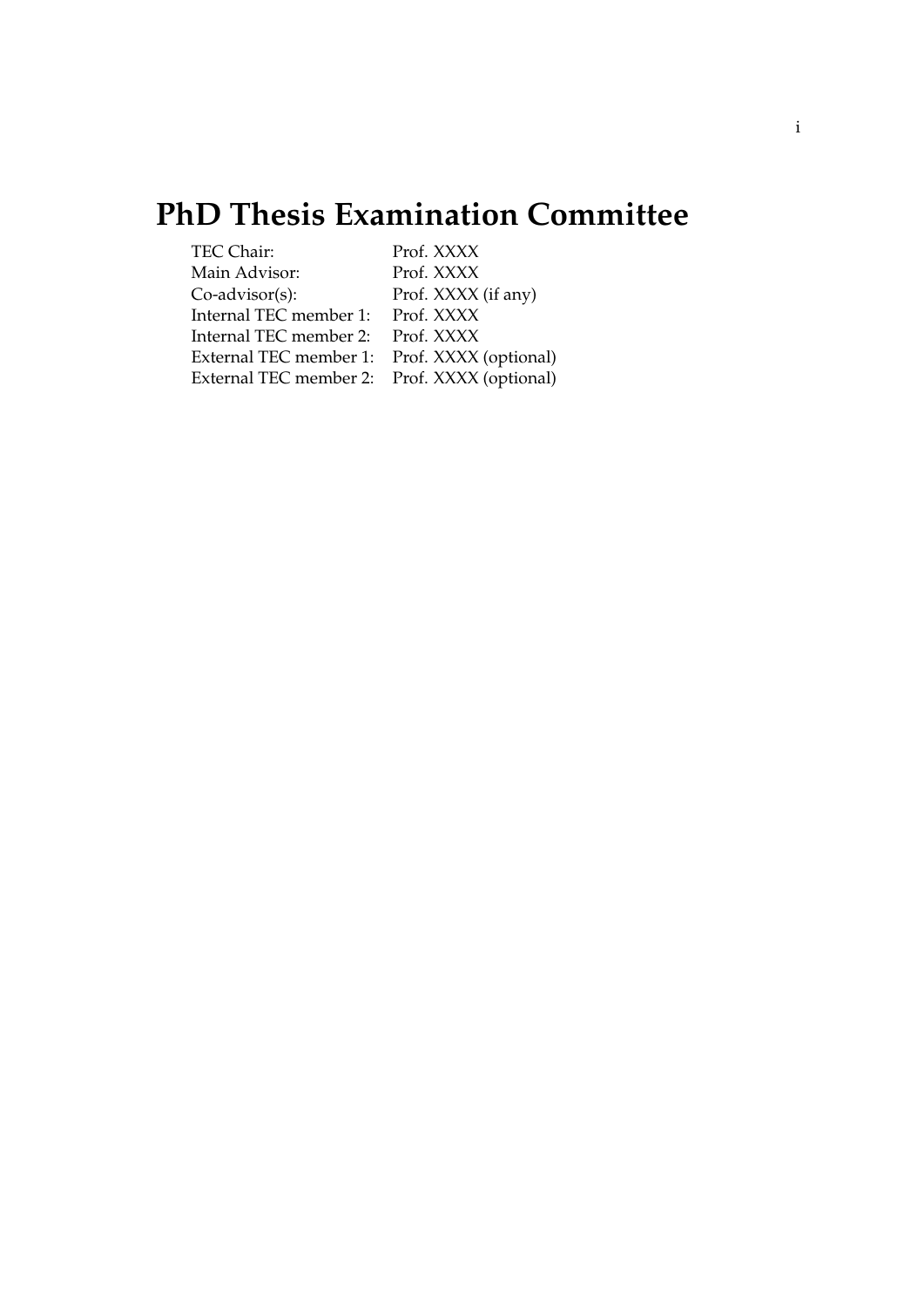### *Abstract*

Pillar

Doctor of Philosophy

#### **Thesis Title**

by John SMITH

<span id="page-2-0"></span>The Thesis Abstract is written here (and usually kept to just this page). The page is kept centered vertically so can expand into the blank space above the title too. . .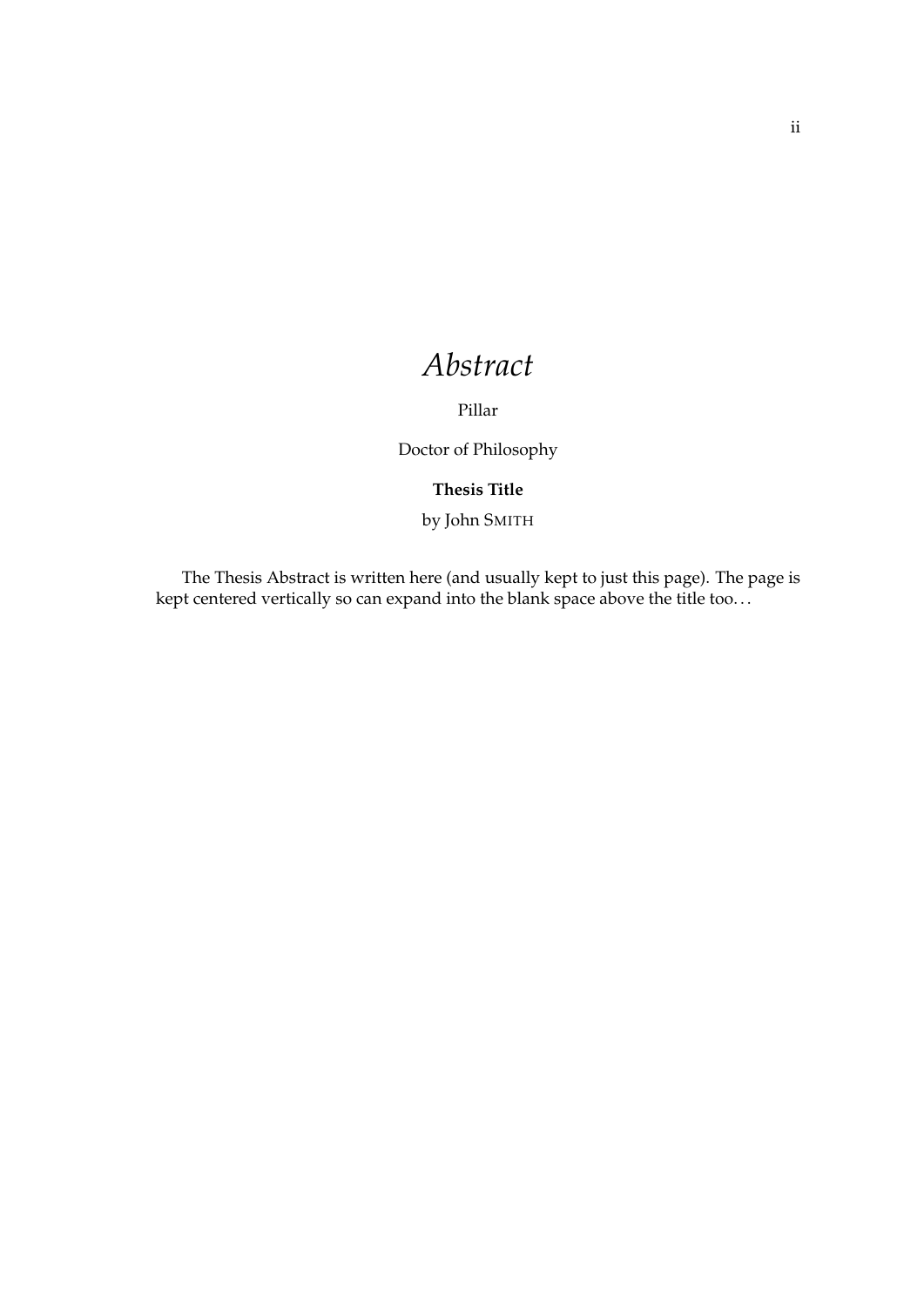### **Publications**

<span id="page-3-0"></span>Journal Papers, Conference Presentations, etc...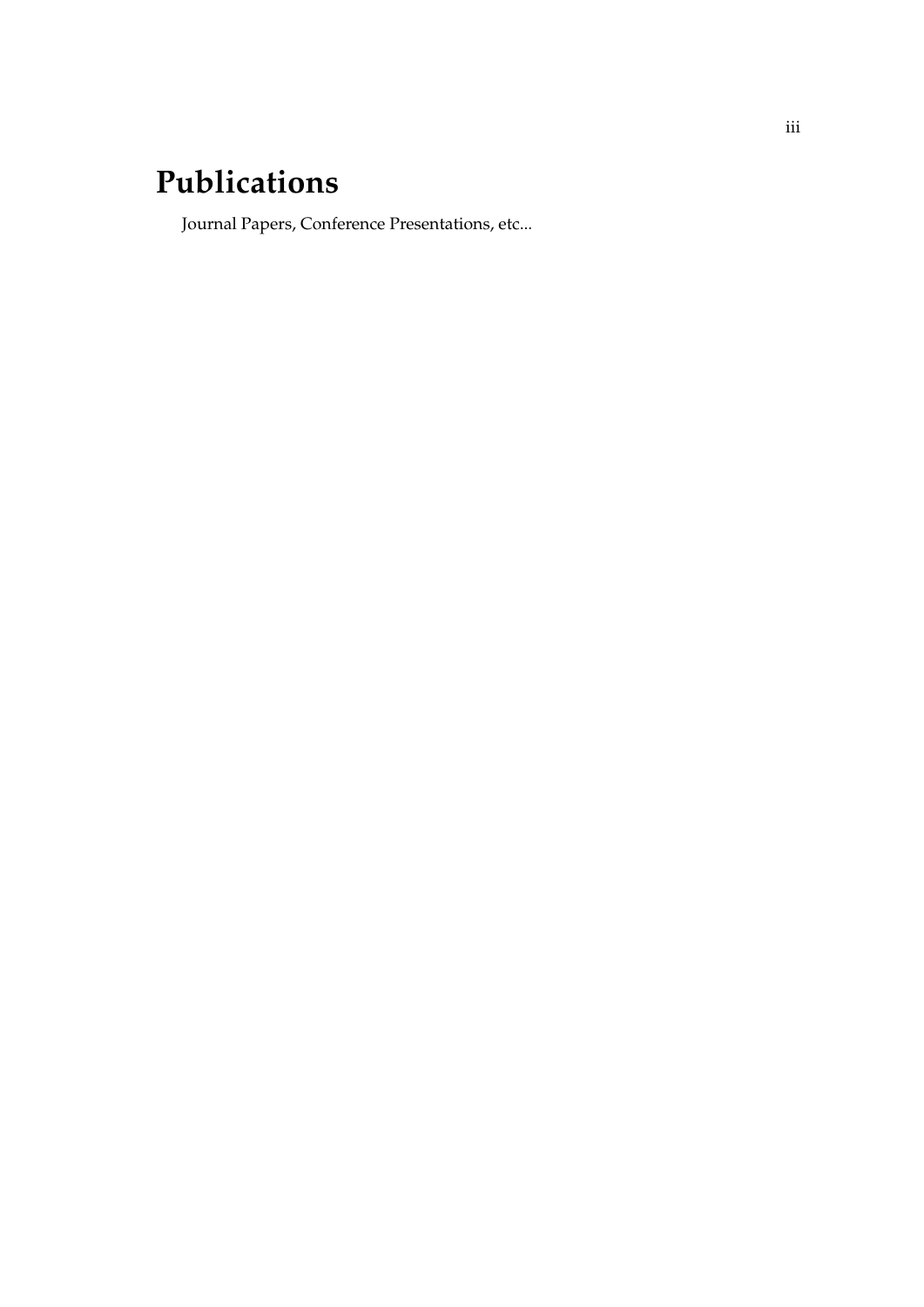### **Acknowledgements**

<span id="page-4-0"></span>The acknowledgments and the people to thank go here, don't forget to include your project advisor. . .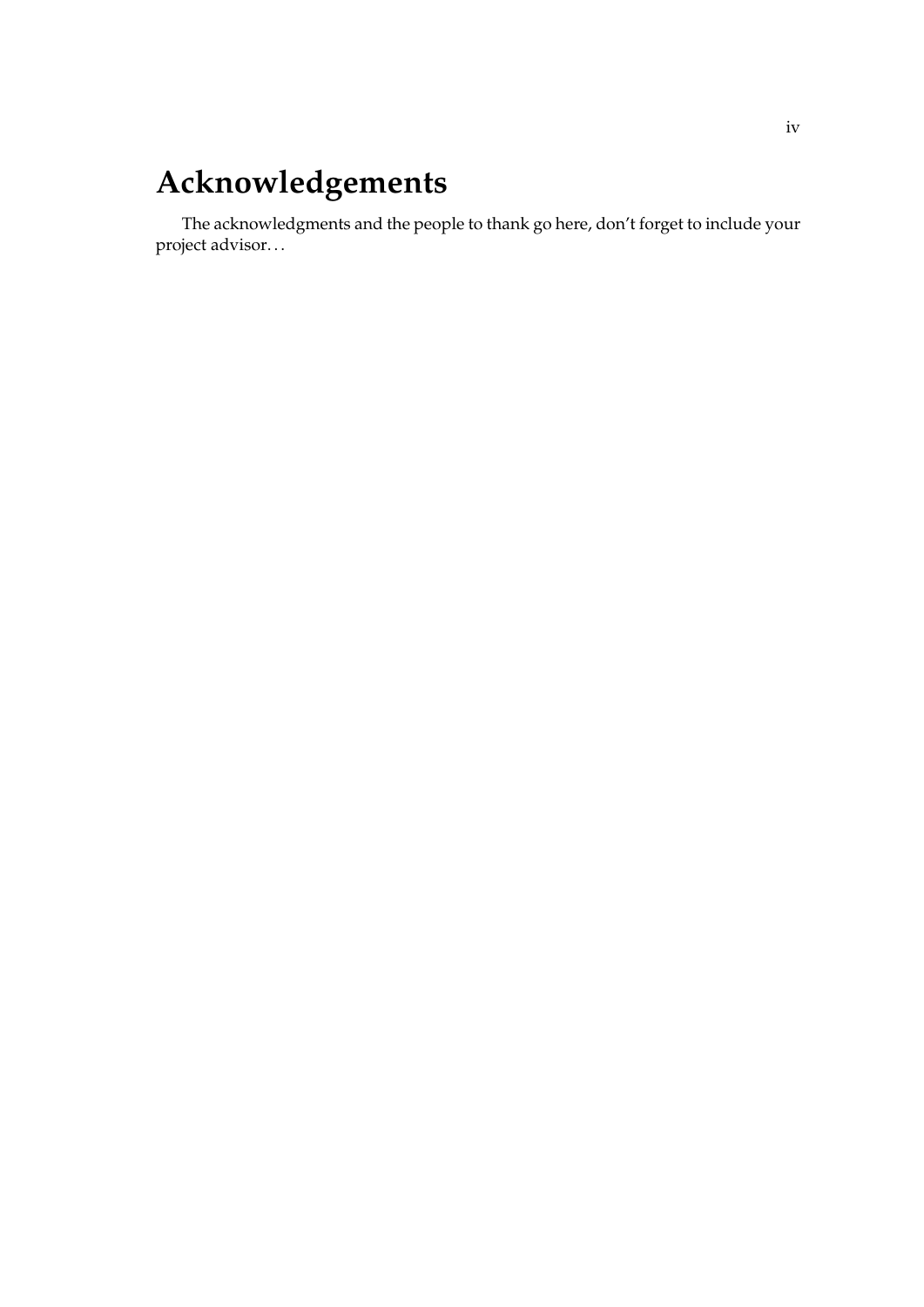## **Contents**

| Abstract<br>Publications<br>Acknowledgements<br>$\mathbf 1$<br>First chapter<br>1.1<br>1.2<br>A (not so short) Introduction to LAT <sub>E</sub> X<br>1.2.1<br>1.2.2<br>1.2.3<br>1.2.4<br>LAT <sub>E</sub> X on a Mac $\ldots \ldots \ldots \ldots \ldots \ldots \ldots \ldots \ldots \ldots$<br>1.3<br>1.3.1<br>1.4<br>1.4.1<br><b>Files</b><br>1.4.2<br>Filling in Your Information in the main.tex File<br>1.5<br>1.6<br>1.7<br>1.7.1<br>1.7.2<br>1.7.3<br>1.7.4<br>Tables<br>1.7.5<br>1.7.6<br>1.8<br>1.9<br>In Closing $\dots \dots \dots \dots \dots \dots \dots \dots \dots \dots \dots \dots \dots \dots \dots$<br>A Appendix Title Here | $\mathbf{i}$   |
|-------------------------------------------------------------------------------------------------------------------------------------------------------------------------------------------------------------------------------------------------------------------------------------------------------------------------------------------------------------------------------------------------------------------------------------------------------------------------------------------------------------------------------------------------------------------------------------------------------------------------------------------------|----------------|
|                                                                                                                                                                                                                                                                                                                                                                                                                                                                                                                                                                                                                                                 | ii             |
|                                                                                                                                                                                                                                                                                                                                                                                                                                                                                                                                                                                                                                                 | iii            |
|                                                                                                                                                                                                                                                                                                                                                                                                                                                                                                                                                                                                                                                 | iv             |
|                                                                                                                                                                                                                                                                                                                                                                                                                                                                                                                                                                                                                                                 | $\mathbf{1}$   |
|                                                                                                                                                                                                                                                                                                                                                                                                                                                                                                                                                                                                                                                 | $\mathbf{1}$   |
|                                                                                                                                                                                                                                                                                                                                                                                                                                                                                                                                                                                                                                                 | $\mathbf{1}$   |
|                                                                                                                                                                                                                                                                                                                                                                                                                                                                                                                                                                                                                                                 | $\mathbf{1}$   |
|                                                                                                                                                                                                                                                                                                                                                                                                                                                                                                                                                                                                                                                 | $\overline{2}$ |
|                                                                                                                                                                                                                                                                                                                                                                                                                                                                                                                                                                                                                                                 | $\overline{2}$ |
|                                                                                                                                                                                                                                                                                                                                                                                                                                                                                                                                                                                                                                                 | $\overline{2}$ |
|                                                                                                                                                                                                                                                                                                                                                                                                                                                                                                                                                                                                                                                 | $\overline{2}$ |
|                                                                                                                                                                                                                                                                                                                                                                                                                                                                                                                                                                                                                                                 | 3              |
|                                                                                                                                                                                                                                                                                                                                                                                                                                                                                                                                                                                                                                                 | 3              |
|                                                                                                                                                                                                                                                                                                                                                                                                                                                                                                                                                                                                                                                 | 3              |
|                                                                                                                                                                                                                                                                                                                                                                                                                                                                                                                                                                                                                                                 | $\overline{4}$ |
|                                                                                                                                                                                                                                                                                                                                                                                                                                                                                                                                                                                                                                                 | 5              |
|                                                                                                                                                                                                                                                                                                                                                                                                                                                                                                                                                                                                                                                 | 5              |
|                                                                                                                                                                                                                                                                                                                                                                                                                                                                                                                                                                                                                                                 | 6              |
|                                                                                                                                                                                                                                                                                                                                                                                                                                                                                                                                                                                                                                                 | 6              |
|                                                                                                                                                                                                                                                                                                                                                                                                                                                                                                                                                                                                                                                 | 6              |
|                                                                                                                                                                                                                                                                                                                                                                                                                                                                                                                                                                                                                                                 | 7              |
|                                                                                                                                                                                                                                                                                                                                                                                                                                                                                                                                                                                                                                                 | $\overline{7}$ |
|                                                                                                                                                                                                                                                                                                                                                                                                                                                                                                                                                                                                                                                 | $\,8\,$        |
|                                                                                                                                                                                                                                                                                                                                                                                                                                                                                                                                                                                                                                                 | 8              |
|                                                                                                                                                                                                                                                                                                                                                                                                                                                                                                                                                                                                                                                 | 9              |
|                                                                                                                                                                                                                                                                                                                                                                                                                                                                                                                                                                                                                                                 | 10             |
|                                                                                                                                                                                                                                                                                                                                                                                                                                                                                                                                                                                                                                                 | 10             |
|                                                                                                                                                                                                                                                                                                                                                                                                                                                                                                                                                                                                                                                 |                |
|                                                                                                                                                                                                                                                                                                                                                                                                                                                                                                                                                                                                                                                 | 11             |
| Bibliography                                                                                                                                                                                                                                                                                                                                                                                                                                                                                                                                                                                                                                    | 12             |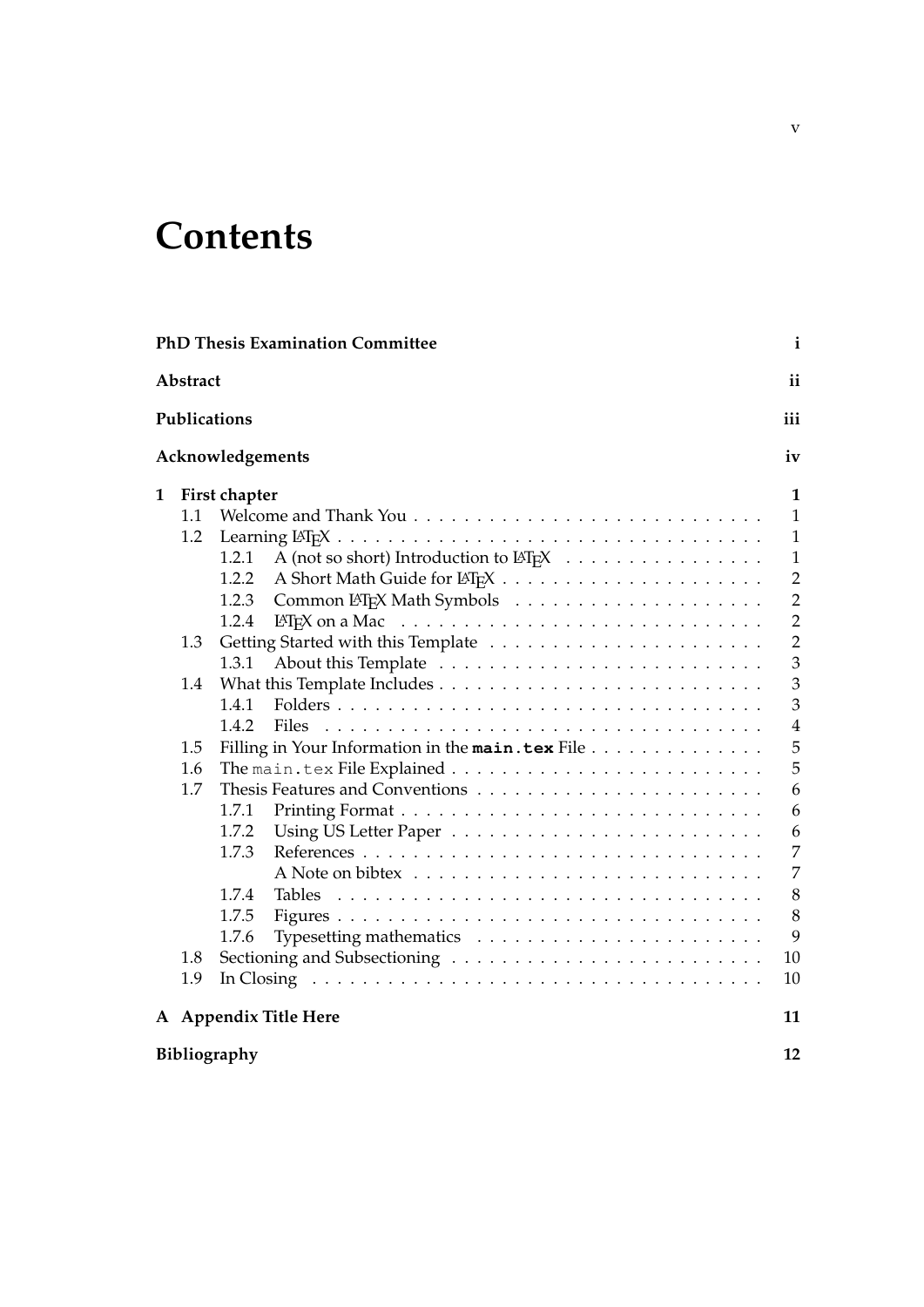# **List of Figures**

|--|--|--|--|--|--|--|--|--|--|--|--|--|--|--|--|--|--|--|--|--|--|--|--|--|--|--|--|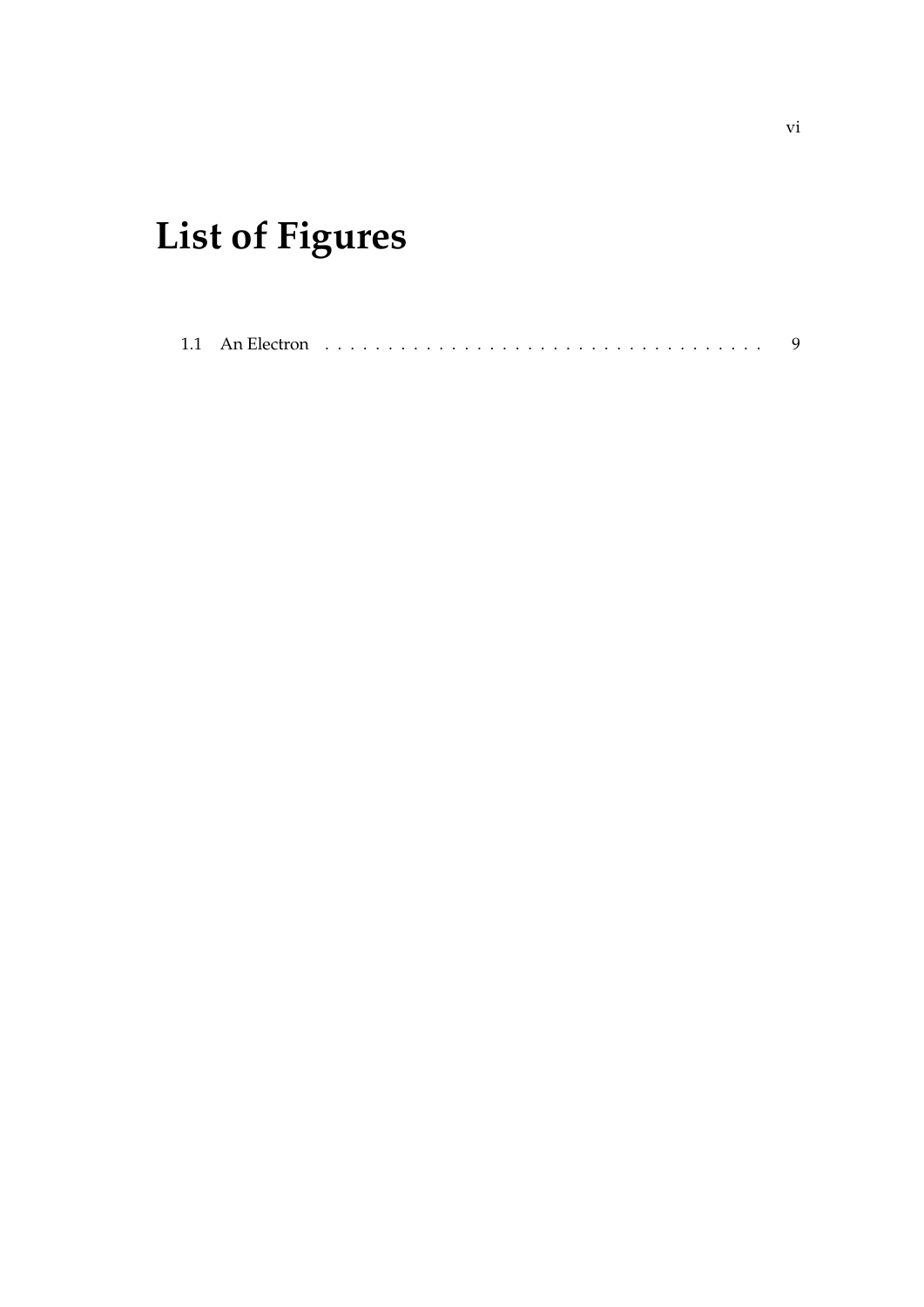## **List of Tables**

[1.1 The effects of treatments X and Y on the four groups studied.](#page-16-2)  $\dots \dots$  . 8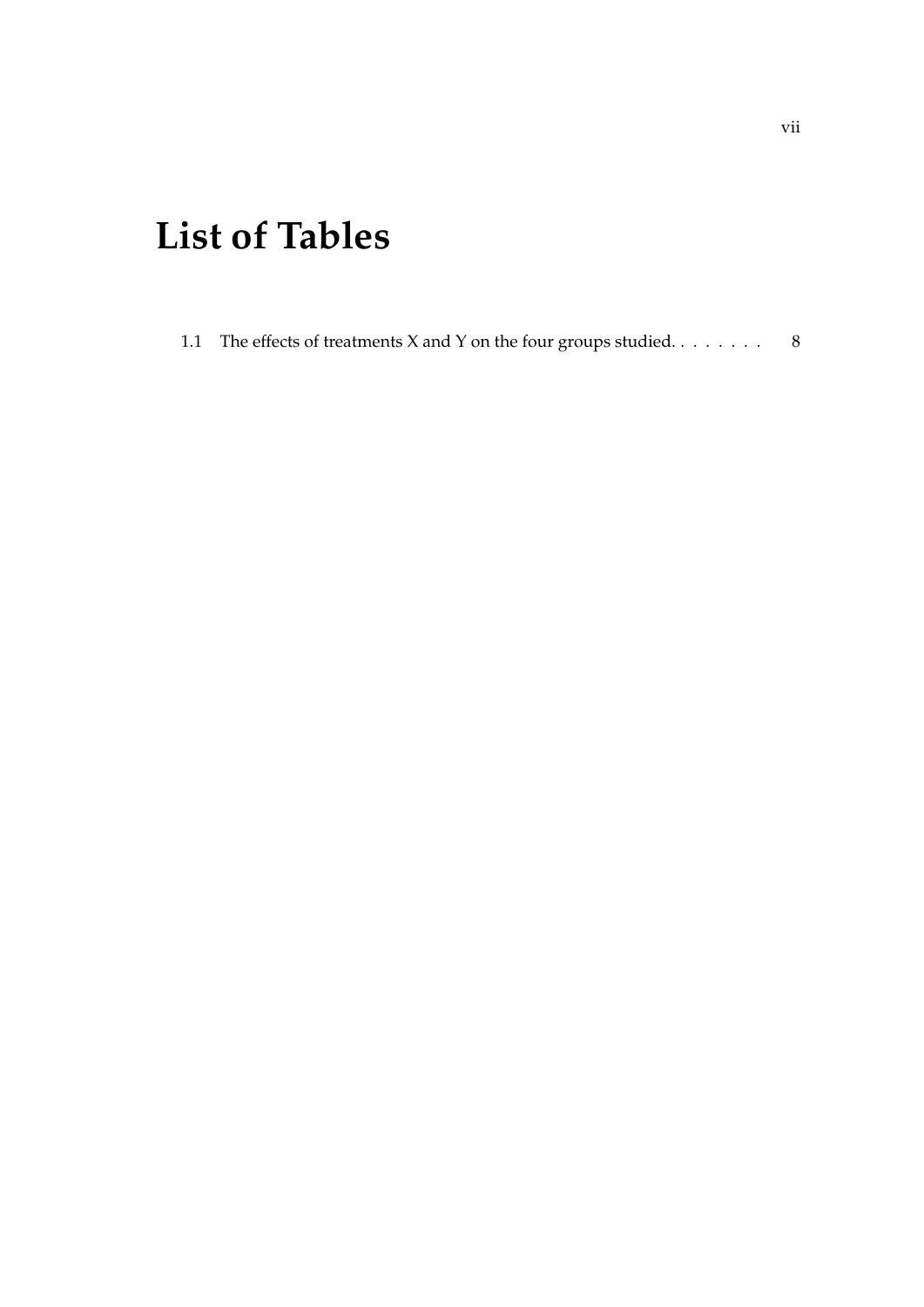For/Dedicated to/To my. . .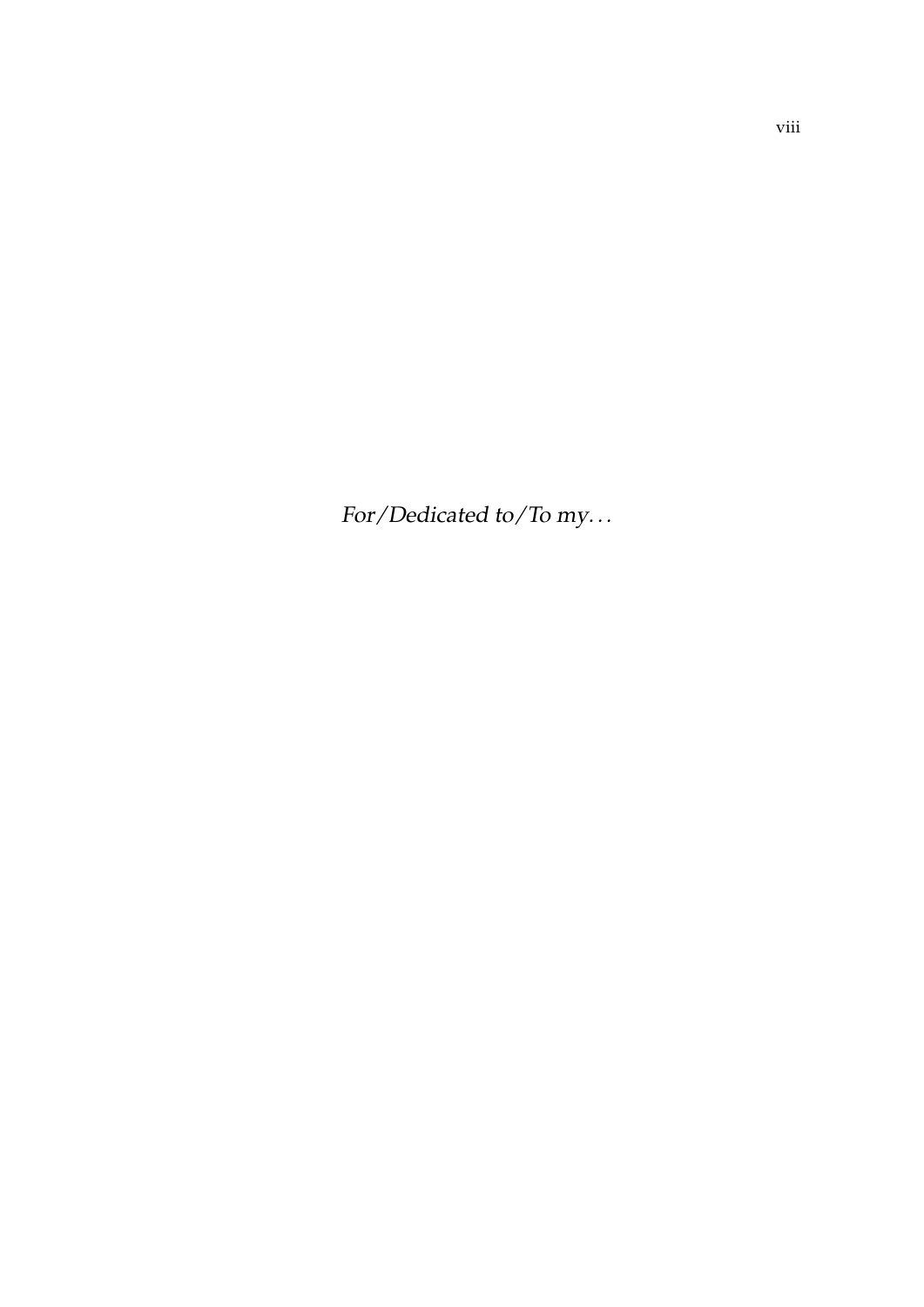### <span id="page-9-0"></span>**Chapter 1**

### **First chapter**

#### <span id="page-9-1"></span>**1.1 Welcome and Thank You**

Welcome to this LATEX Thesis Template, a beautiful and easy to use template for writing a thesis using the LAT<sub>E</sub>X typesetting system.

If you are writing a thesis (or will be in the future) and its subject is technical or mathematical (though it doesn't have to be), then creating it in  $\mathbb{E} T_F X$  is highly recommended as a way to make sure you can just get down to the essential writing without having to worry over formatting or wasting time arguing with your word processor.

 $\Delta E$ <sub>TE</sub>X is easily able to professionally typeset documents that run to hundreds or thousands of pages long. With simple mark-up commands, it automatically sets out the table of contents, margins, page headers and footers and keeps the formatting consistent and beautiful. One of its main strengths is the way it can easily typeset mathematics, even *heavy* mathematics. Even if those equations are the most horribly twisted and most difficult mathematical problems that can only be solved on a super-computer, you can at least count on LATEX to make them look stunning.

#### <span id="page-9-2"></span>**1.2** Learning LAT<sub>F</sub>X

LATEX is not a WYSIWYG (What You See is What You Get) program, unlike word processors such as Microsoft Word or Apple's Pages. Instead, a document written for LATEX is actually a simple, plain text file that contains *no formatting*. You tell LATEX how you want the formatting in the finished document by writing in simple commands amongst the text, for example, if I want to use *italic text for emphasis*, I write the \emph{text} command and put the text I want in italics in between the curly braces. This means that LAT<sub>F</sub>X is a "mark-up" language, very much like HTML.

#### <span id="page-9-3"></span>**1.2.1** A (not so short) Introduction to  $\text{BTr}X$

If you are new to LATEX, there is a very good eBook – freely available online as a PDF file – called, "The Not So Short Introduction to LATEX". The book's title is typically shortened to just *lshort*. You can download the latest version (as it is occasionally updated) from here: [http://www.ctan.org/tex-archive/info/lshort/](http://www.ctan.org/tex-archive/info/lshort/english/lshort.pdf) [english/lshort.pdf](http://www.ctan.org/tex-archive/info/lshort/english/lshort.pdf)

It is also available in several other languages. Find yours from the list on this page: <http://www.ctan.org/tex-archive/info/lshort/>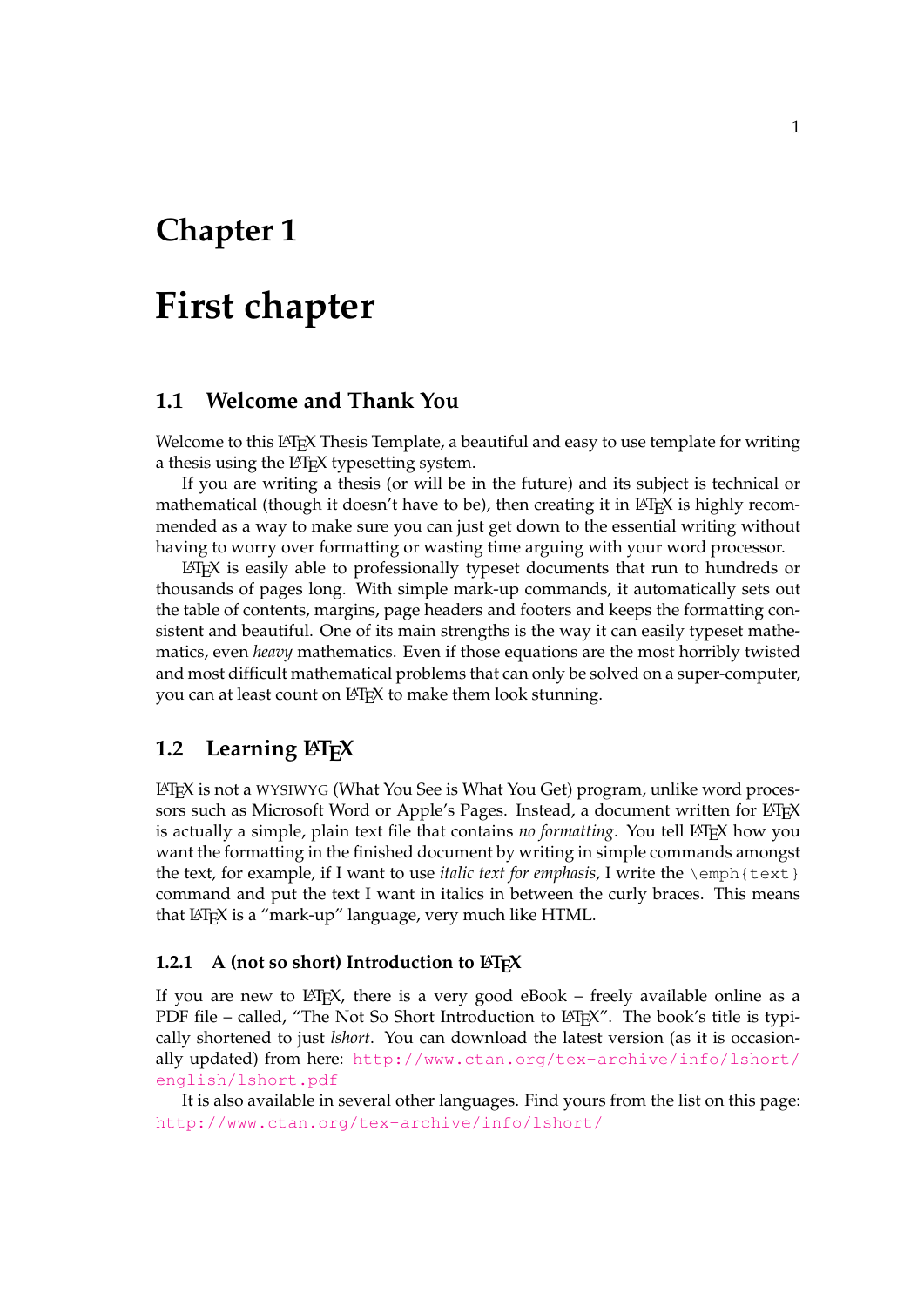It is recommended to take a little time out to learn how to use  $\mathbb{E} \mathbb{E} \mathbb{E} \mathbb{E} \mathbb{E} \mathbb{E} \mathbb{E} \mathbb{E} \mathbb{E} \mathbb{E} \mathbb{E} \mathbb{E} \mathbb{E} \mathbb{E} \mathbb{E} \mathbb{E} \mathbb{E} \mathbb{E} \mathbb{E} \mathbb{E} \mathbb{E} \mathbb{E} \mathbb{E} \mathbb{E} \mathbb{E} \mathbb{E}$ several, small 'test' documents, or having a close look at several templates on:

<http://www.LaTeXTemplates.com>

Making the effort now means you're not stuck learning the system when what you *really* need to be doing is writing your thesis.

#### <span id="page-10-0"></span>**1.2.2** A Short Math Guide for LATEX

If you are writing a technical or mathematical thesis, then you may want to read the document by the AMS (American Mathematical Society) called, "A Short Math Guide for LATEX". It can be found online here: [http://www.ams.org/tex/amslatex.](http://www.ams.org/tex/amslatex.html) [html](http://www.ams.org/tex/amslatex.html) under the "Additional Documentation" section towards the bottom of the page.

#### <span id="page-10-1"></span>1.2.3 Common LAT<sub>E</sub>X Math Symbols

There are a multitude of mathematical symbols available for LATEX and it would take a great effort to learn the commands for them all. The most common ones you are likely to use are shown on this page: [http://www.sunilpatel.co.uk/latex-type/](http://www.sunilpatel.co.uk/latex-type/latex-math-symbols/) [latex-math-symbols/](http://www.sunilpatel.co.uk/latex-type/latex-math-symbols/)

You can use this page as a reference or crib sheet, the symbols are rendered as large, high quality images so you can quickly find the LAT<sub>EX</sub> command for the symbol you need.

#### <span id="page-10-2"></span>**1.2.4 LAPEX** on a Mac

The LATEX distribution is available for many systems including Windows, Linux and Mac OS X. The package for OS X is called MacTeX and it contains all the applications you need – bundled together and pre-customized – for a fully working LAT<sub>EX</sub> environment and work flow.

MacTeX includes a custom dedicated LATEX editor called TeXShop for writing your '**.tex**' files and BibDesk: a program to manage your references and create your bibliography section just as easily as managing songs and creating playlists in iTunes.

#### <span id="page-10-3"></span>**1.3 Getting Started with this Template**

If you are familiar with  $\Delta E_{\text{F}}$ , then you should explore the directory structure of the template and then proceed to place your own information into the *THESIS INFORMA-TION* block of the **main.tex** file. You can then modify the rest of this file to your unique specifications based on your degree/university. Section [1.5](#page-13-0) on page [5](#page-13-0) will help you do this. Make sure you also read section [1.7](#page-14-0) about thesis conventions to get the most out of this template.

If you are new to LATEX it is recommended that you carry on reading through the rest of the information in this document.

Before you begin using this template you should ensure that its style complies with the thesis style guidelines imposed by your institution. In most cases this template style and layout will be suitable. If it is not, it may only require a small change to bring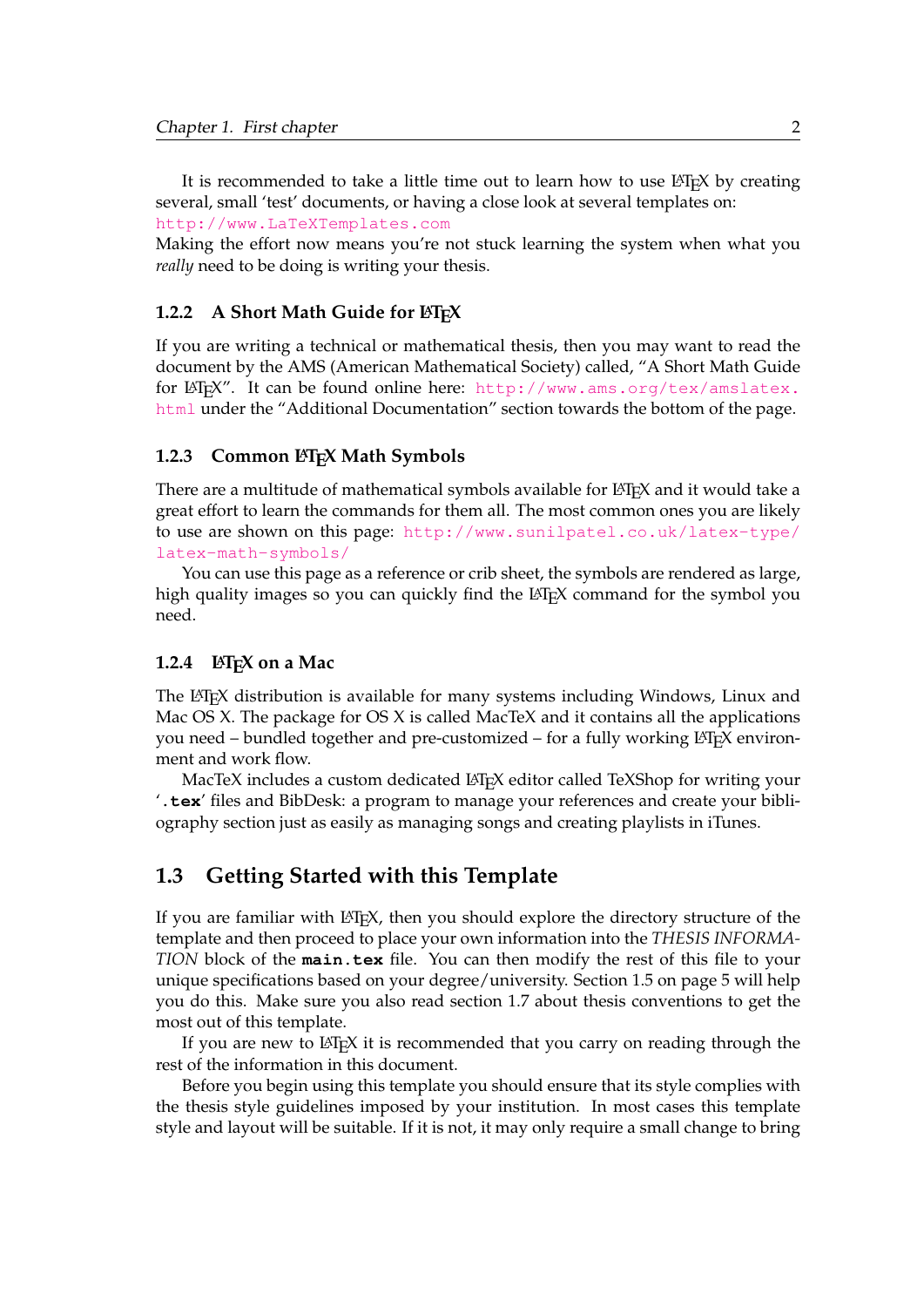the template in line with your institution's recommendations. These modifications will need to be done on the **MastersDoctoralThesis.cls** file.

#### <span id="page-11-0"></span>**1.3.1 About this Template**

This LATEX Thesis Template is originally based and created around a LATEX style file created by Steve R. Gunn from the University of Southampton (UK), department of Electronics and Computer Science. You can find his original thesis style file at his site, here: [http://www.ecs.soton.ac.uk/~srg/softwaretools/document/](http://www.ecs.soton.ac.uk/~srg/softwaretools/document/templates/) [templates/](http://www.ecs.soton.ac.uk/~srg/softwaretools/document/templates/)

Steve's **ecsthesis.cls** was then taken by Sunil Patel who modified it by creating a skeleton framework and folder structure to place the thesis files in. The resulting template can be found on Sunil's site here: [http://www.sunilpatel.co.uk/](http://www.sunilpatel.co.uk/thesis-template) [thesis-template](http://www.sunilpatel.co.uk/thesis-template)

Sunil's template was made available through [http://www.LaTeXTemplates.](http://www.LaTeXTemplates.com) [com](http://www.LaTeXTemplates.com) where it was modified many times based on user requests and questions. Version 2.0 and onwards of this template represents a major modification to Sunil's template and is, in fact, hardly recognisable. The work to make version 2.0 possible was carried out by [Vel](mailto:vel@latextemplates.com) and Johannes Böttcher.

Martín Ochoa at SUTD modified it to comply with the university's requirements.

#### <span id="page-11-1"></span>**1.4 What this Template Includes**

#### <span id="page-11-2"></span>**1.4.1 Folders**

This template comes as a single zip file that expands out to several files and folders. The folder names are mostly self-explanatory:

**Appendices** – this is the folder where you put the appendices. Each appendix should go into its own separate **.tex** file. An example and template are included in the directory.

**Chapters** – this is the folder where you put the thesis chapters. A thesis usually has about six chapters, though there is no hard rule on this. Each chapter should go in its own separate **.tex** file and they can be split as:

- Chapter 1: Introduction to the thesis topic
- Chapter 2: Background information and theory
- Chapter 3: (Laboratory) experimental setup
- Chapter 4: Details of experiment 1
- Chapter 5: Details of experiment 2
- Chapter 6: Discussion of the experimental results
- Chapter 7: Conclusion and future directions

This chapter layout is specialised for the experimental sciences.

**Figures** – this folder contains all figures for the thesis. These are the final images that will go into the thesis document.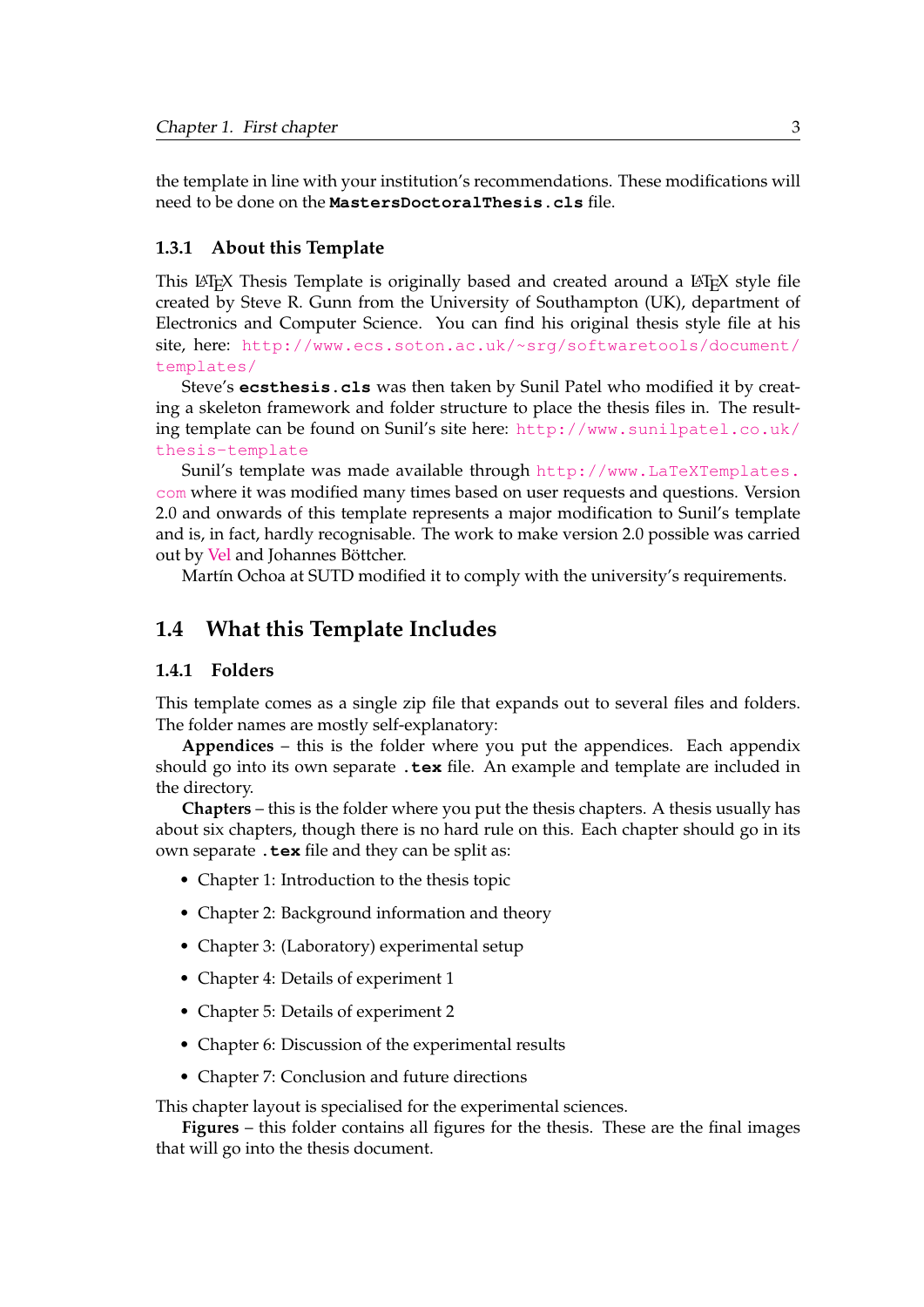#### <span id="page-12-0"></span>**1.4.2 Files**

Included are also several files, most of them are plain text and you can see their contents in a text editor. After initial compilation, you will see that more auxiliary files are created by LATEX or BibTeX and which you don't need to delete or worry about:

**example.bib** – this is an important file that contains all the bibliographic information and references that you will be citing in the thesis for use with BibTeX. You can write it manually, but there are reference manager programs available that will create and manage it for you. Bibliographies in LATEX are a large subject and you may need to read about BibTeX before starting with this. Many modern reference managers will allow you to export your references in BibTeX format which greatly eases the amount of work you have to do.

**MastersDoctoralThesis.cls** – this is an important file. It is the class file that tells  $\Delta E$ F<sub>E</sub>X how to format the thesis.

**main.pdf** – this is your beautifully typeset thesis (in the PDF file format) created by LATEX. It is supplied in the PDF with the template and after you compile the template you should get an identical version.

**main.tex** – this is an important file. This is the file that you tell  $\Delta T_F X$  to compile to produce your thesis as a PDF file. It contains the framework and constructs that tell  $\Delta E$ <sub>EX</sub> how to layout the thesis. It is heavily commented so you can read exactly what each line of code does and why it is there. After you put your own information into the *THESIS INFORMATION* block – you have now started your thesis!

Files that are *not* included, but are created by L<sup>AT</sup>EX as auxiliary files include:

**main.aux** – this is an auxiliary file generated by  $\text{LipX}$ , if it is deleted  $\text{LipX}$  simply regenerates it when you run the main **.tex** file.

**main.bbl** – this is an auxiliary file generated by BibTeX, if it is deleted, BibTeX simply regenerates it when you run the **main.aux** file. Whereas the **.bib** file contains all the references you have, this **.bbl** file contains the references you have actually cited in the thesis and is used to build the bibliography section of the thesis.

**main.blg** – this is an auxiliary file generated by BibTeX, if it is deleted BibTeX simply regenerates it when you run the main **.aux** file.

**main.lof** – this is an auxiliary file generated by  $\Delta T_F X$ , if it is deleted  $\Delta T_F X$  simply regenerates it when you run the main . tex file. It tells LATEX how to build the *List of Figures* section.

**main.log** – this is an auxiliary file generated by  $\angle ETx$ , if it is deleted  $\angle ETx$  simply regenerates it when you run the main **. tex** file. It contains messages from LAT<sub>E</sub>X, if you receive errors and warnings from LATEX, they will be in this **.log** file.

**main.lot** – this is an auxiliary file generated by LAT<sub>E</sub>X, if it is deleted LAT<sub>E</sub>X simply regenerates it when you run the main . tex file. It tells LATEX how to build the *List of Tables* section.

**main.out** – this is an auxiliary file generated by  $\angle$ ET<sub>E</sub>X, if it is deleted  $\angle$ ET<sub>E</sub>X simply regenerates it when you run the main **.tex** file.

So from this long list, only the files with the **.bib**, **.cls** and **.tex** extensions are the most important ones. The other auxiliary files can be ignored or deleted as LATEX and BibTeX will regenerate them.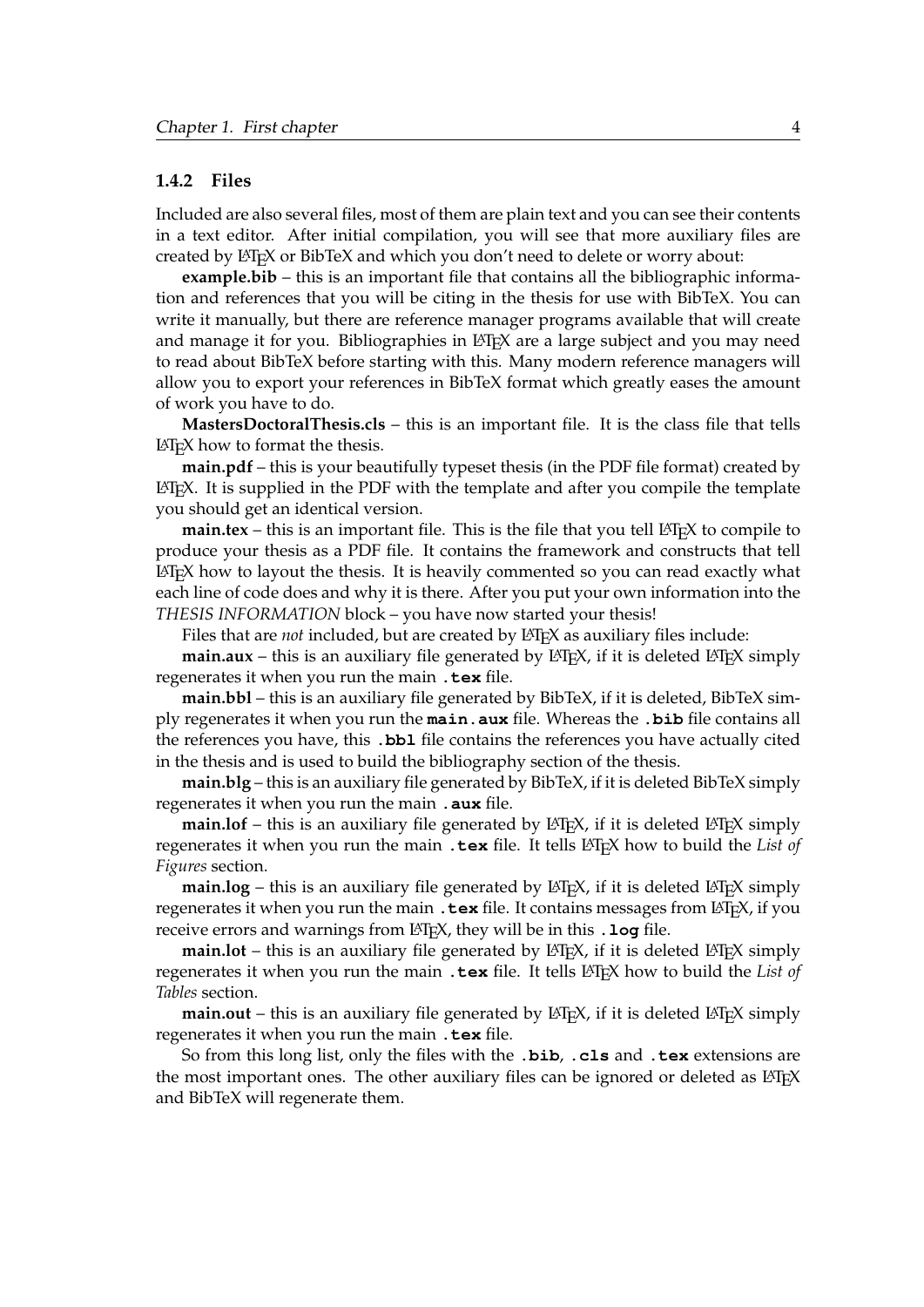#### <span id="page-13-0"></span>**1.5 Filling in Your Information in the main.tex File**

You will need to personalise the thesis template and make it your own by filling in your own information. This is done by editing the **main.tex** file in a text editor or your favourite LaTeX environment.

Open the file and scroll down to the second large block titled *THESIS INFORMA-TION* where you can see the entries for *University Name*, *Department Name*, etc . . .

Fill out the information about yourself, your group and institution. You can also insert web links, if you do, make sure you use the full URL, including the http:// for this. If you don't want these to be linked, simply remove the  $\hbar$  [url] {name} and only leave the name.

When you have done this, save the file and recompile main.tex. All the information you filled in should now be in the PDF, complete with web links. You can now begin your thesis proper!

#### <span id="page-13-1"></span>**1.6 The main.tex File Explained**

The **main.tex** file contains the structure of the thesis. There are plenty of written comments that explain what pages, sections and formatting the L<sup>AT</sup>EX code is creating. Each major document element is divided into commented blocks with titles in all capitals to make it obvious what the following bit of code is doing. Initially there seems to be a lot of LATEX code, but this is all formatting, and it has all been taken care of so you don't have to do it.

Begin by checking that your information on the title page is correct. For the thesis declaration, your institution may insist on something different than the text given. If this is the case, just replace what you see with what is required in the *DECLARATION PAGE* block.

Then comes a page which contains a funny quote. You can put your own, or quote your favourite scientist, author, person, and so on. Make sure to put the name of the person who you took the quote from.

Following this is the abstract page which summarises your work in a condensed way and can almost be used as a standalone document to describe what you have done. The text you write will cause the heading to move up so don't worry about running out of space.

Next come the acknowledgements. On this page, write about all the people who you wish to thank (not forgetting parents, partners and your advisor/supervisor).

The contents pages, list of figures and tables are all taken care of for you and do not need to be manually created or edited. The next set of pages are more likely to be optional and can be deleted since they are for a more technical thesis: insert a list of abbreviations you have used in the thesis, then a list of the physical constants and numbers you refer to and finally, a list of mathematical symbols used in any formulae. Making the effort to fill these tables means the reader has a one-stop place to refer to instead of searching the internet and references to try and find out what you meant by certain abbreviations or symbols.

The list of symbols is split into the Roman and Greek alphabets. Whereas the abbreviations and symbols ought to be listed in alphabetical order (and this is *not* done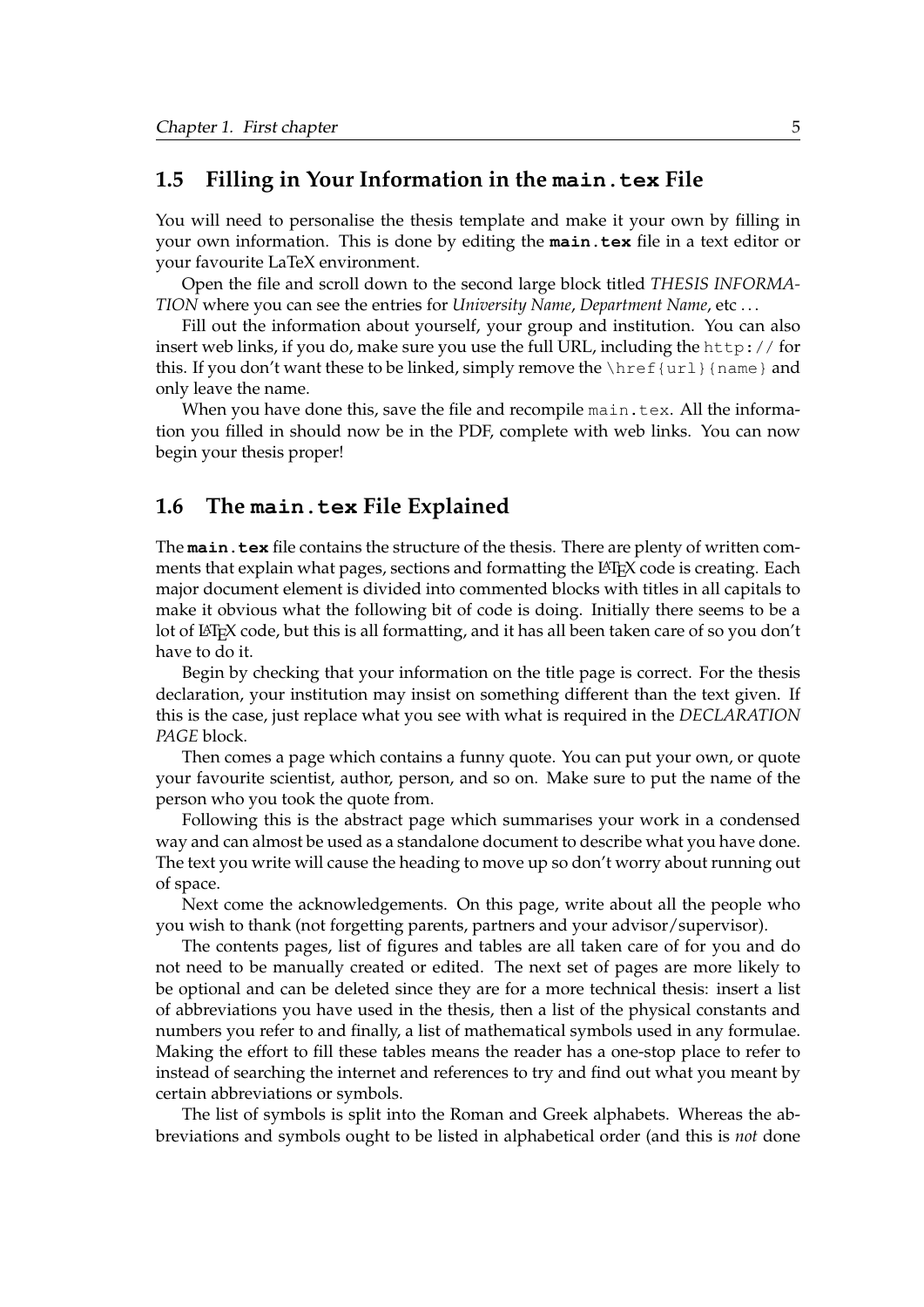automatically for you) the list of physical constants should be grouped into similar themes.

The next page contains a one line dedication. Who will you dedicate your thesis to?

Finally, there is the block where the chapters are included. Uncomment the lines (delete the % character) as you write the chapters. Each chapter should be written in its own file and put into the *Chapters* folder and named **Chapter1**, **Chapter2**, etc. . . Similarly for the appendices, uncomment the lines as you need them. Each appendix should go into its own file and placed in the *Appendices* folder.

After the preamble, chapters and appendices finally comes the bibliography. The bibliography style (called authoryear) is used for the bibliography and is a fully featured style that will even include links to where the referenced paper can be found online. Do not underestimate how grateful your reader will be to find that a reference to a paper is just a click away. Of course, this relies on you putting the URL information into the BibTeX file in the first place.

#### <span id="page-14-0"></span>**1.7 Thesis Features and Conventions**

To get the best out of this template, there are a few conventions that you may want to follow.

One of the most important (and most difficult) things to keep track of in such a long document as a thesis is consistency. Using certain conventions and ways of doing things (such as using a Todo list) makes the job easier. Of course, all of these are optional and you can adopt your own method.

#### <span id="page-14-1"></span>**1.7.1 Printing Format**

This thesis template is designed for double sided printing (i.e. content on the front and back of pages) as most theses are printed and bound this way. Switching to one sided printing is as simple as uncommenting the oneside option of the documentclass command at the top of the **main.tex** file. You may then wish to adjust the margins to suit specifications from your institution.

The headers for the pages contain the page number on the outer side (so it is easy to flick through to the page you want) and the chapter name on the inner side.

The text is set to 11 point by default with single line spacing, again, you can tune the text size and spacing should you want or need to using the options at the very start of **main.tex**. The spacing can be changed similarly by replacing the singlespacing with onehalfspacing or doublespacing.

#### <span id="page-14-2"></span>**1.7.2 Using US Letter Paper**

The paper size used in the template is A4, which is the standard size in Europe. If you are using this thesis template elsewhere and particularly in the United States, then you may have to change the A4 paper size to the US Letter size. This can be done in the margins settings section in **main.tex**.

Due to the differences in the paper size, the resulting margins may be different to what you like or require (as it is common for institutions to dictate certain margin sizes).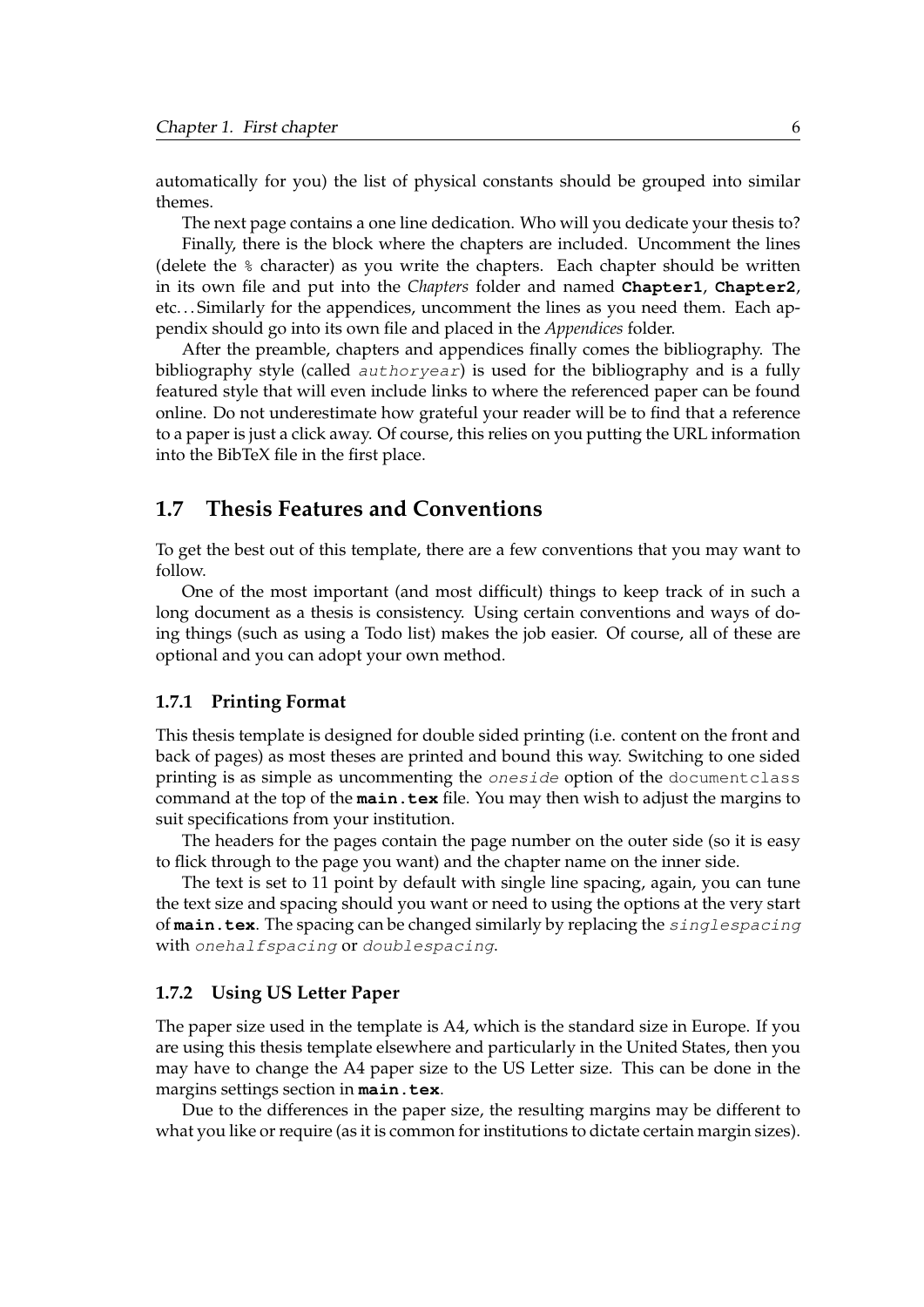If this is the case, then the margin sizes can be tweaked by modifying the values in the same block as where you set the paper size. Now your document should be set up for US Letter paper size with suitable margins.

#### <span id="page-15-0"></span>**1.7.3 References**

The biblatex package is used to format the bibliography and inserts references such as this one (Hawthorn, Weber, and Scholten, [2001\)](#page-20-1). The options used in the **main.tex** file mean that the in-text citations of references are formatted with the author(s) listed with the date of the publication. Multiple references are separated by semicolons (e.g. (Wieman and Hollberg, [1991;](#page-20-2) Hawthorn, Weber, and Scholten, [2001\)](#page-20-1)) and references with more than three authors only show the first author with *et al.* indicating there are more authors (e.g. (Arnold et al., [1998\)](#page-20-3)). This is done automatically for you. To see how you use references, have a look at the **Chapter1.tex** source file. Many reference managers allow you to simply drag the reference into the document as you type.

Scientific references should come *before* the punctuation mark if there is one (such as a comma or period). The same goes for footnotes $^1$  $^1$ . You can change this but the most important thing is to keep the convention consistent throughout the thesis. Footnotes themselves should be full, descriptive sentences (beginning with a capital letter and ending with a full stop). The APA6 states: "Footnote numbers should be superscripted, [...], following any punctuation mark except a dash." The Chicago manual of style states: "A note number should be placed at the end of a sentence or clause. The number follows any punctuation mark except the dash, which it precedes. It follows a closing parenthesis."

The bibliography is typeset with references listed in alphabetical order by the first author's last name. This is similar to the APA referencing style. To see how LATEX typesets the bibliography, have a look at the very end of this document (or just click on the reference number links in in-text citations).

#### <span id="page-15-1"></span>**A Note on bibtex**

The bibtex backend used in the template by default does not correctly handle unicode character encoding (i.e. "international" characters). You may see a warning about this in the compilation log and, if your references contain unicode characters, they may not show up correctly or at all. The solution to this is to use the biber backend instead of the outdated bibtex backend. This is done by finding this in **main.tex**: backend=bibtex and changing it to backend=biber. You will then need to delete all auxiliary BibTeX files and navigate to the template directory in your terminal (command prompt). Once there, simply type biber main and biber will compile your bibliography. You can then compile **main.tex** as normal and your bibliography will be updated. An alternative is to set up your LaTeX editor to compile with biber instead of bibtex, see [here](http://tex.stackexchange.com/questions/154751/biblatex-with-biber-configuring-my-editor-to-avoid-undefined-citations/) for how to do this for various editors.

<span id="page-15-2"></span> $1$ Such as this footnote, here down at the bottom of the page.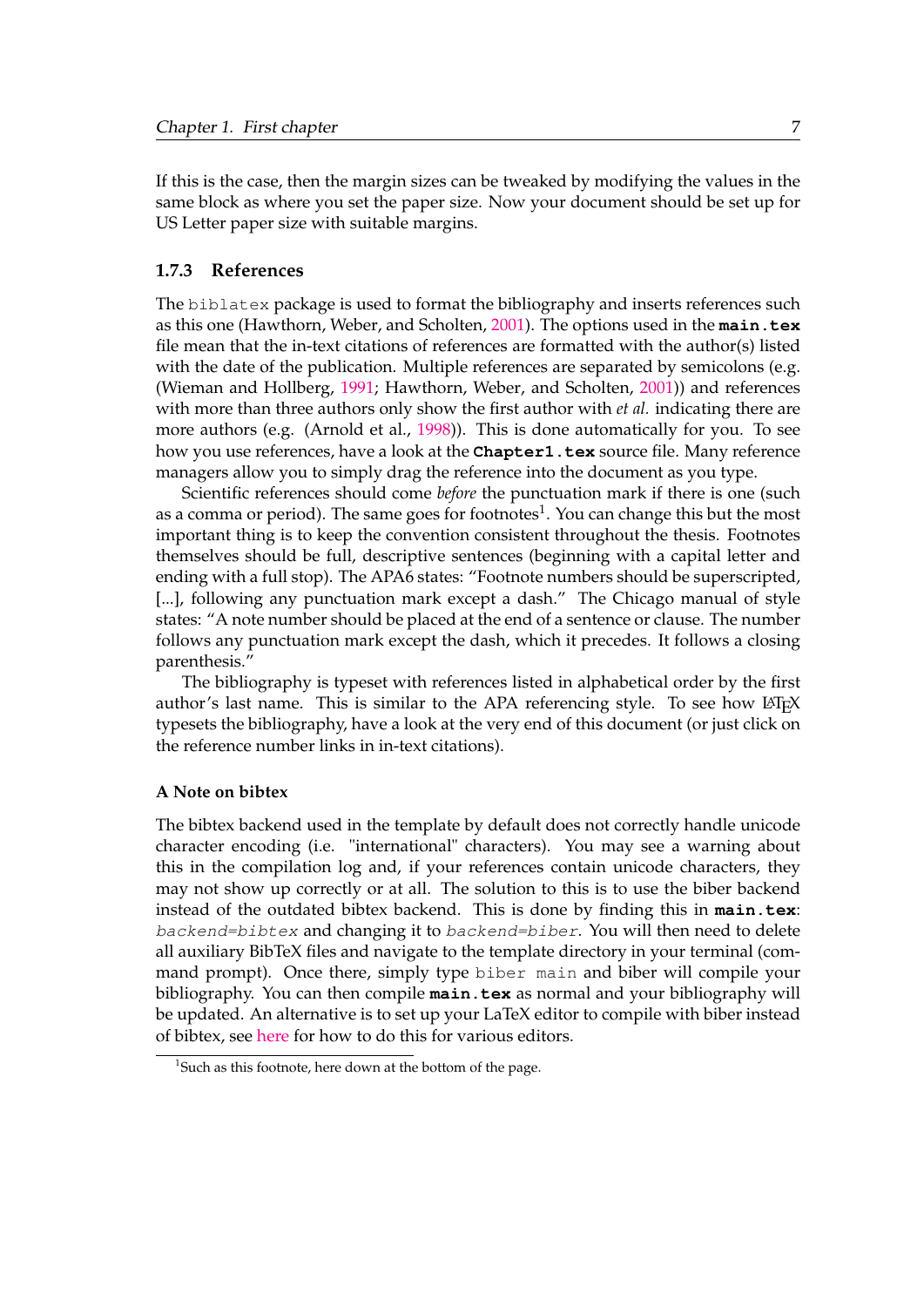|   | Groups Treatment X Treatment Y |      |
|---|--------------------------------|------|
|   | 0.2                            | 0.8  |
| 2 | 0.17                           | 0.7  |
| 3 | 0.24                           | 0.75 |
|   | 0.68                           | 0.3  |

<span id="page-16-2"></span>TABLE 1.1: The effects of treatments X and Y on the four groups studied.

#### <span id="page-16-0"></span>**1.7.4 Tables**

Tables are an important way of displaying your results, below is an example table which was generated with this code:

```
\begin{table}
\caption{The effects of treatments X and Y on the four groups studied.}
\label{tab:treatments}
\centering
\begin{tabular}{l l l}
\toprule
\tabhead{Groups} & \tabhead{Treatment X} & \tabhead{Treatment Y} \\
\midrule
1 \& 0.2 \& 0.8 \& 12 & 0.17 & 0.7\\
3 & 0.24 & 0.75\\
4 & 0.68 & 0.3\\
\bottomrule\\
\end{tabular}
\end{table}
```
You can reference tables with  $\lceil$   $\mathsf{ref}\rceil$   $\lceil$   $\mathsf{label}\rceil$  where the label is defined within the table environment. See **Chapter1.tex** for an example of the label and citation (e.g. Table [1.1\)](#page-16-2).

#### <span id="page-16-1"></span>**1.7.5 Figures**

There will hopefully be many figures in your thesis (that should be placed in the *Figures* folder). The way to insert figures into your thesis is to use a code template like this:

```
\begin{figure}
\centering
\includegraphics{Figures/Electron}
\decoRule
\caption[An Electron]{An electron (artist's impression).}
\label{fig:Electron}
\end{figure}
```
Also look in the source file. Putting this code into the source file produces the picture of the electron that you can see in the figure below.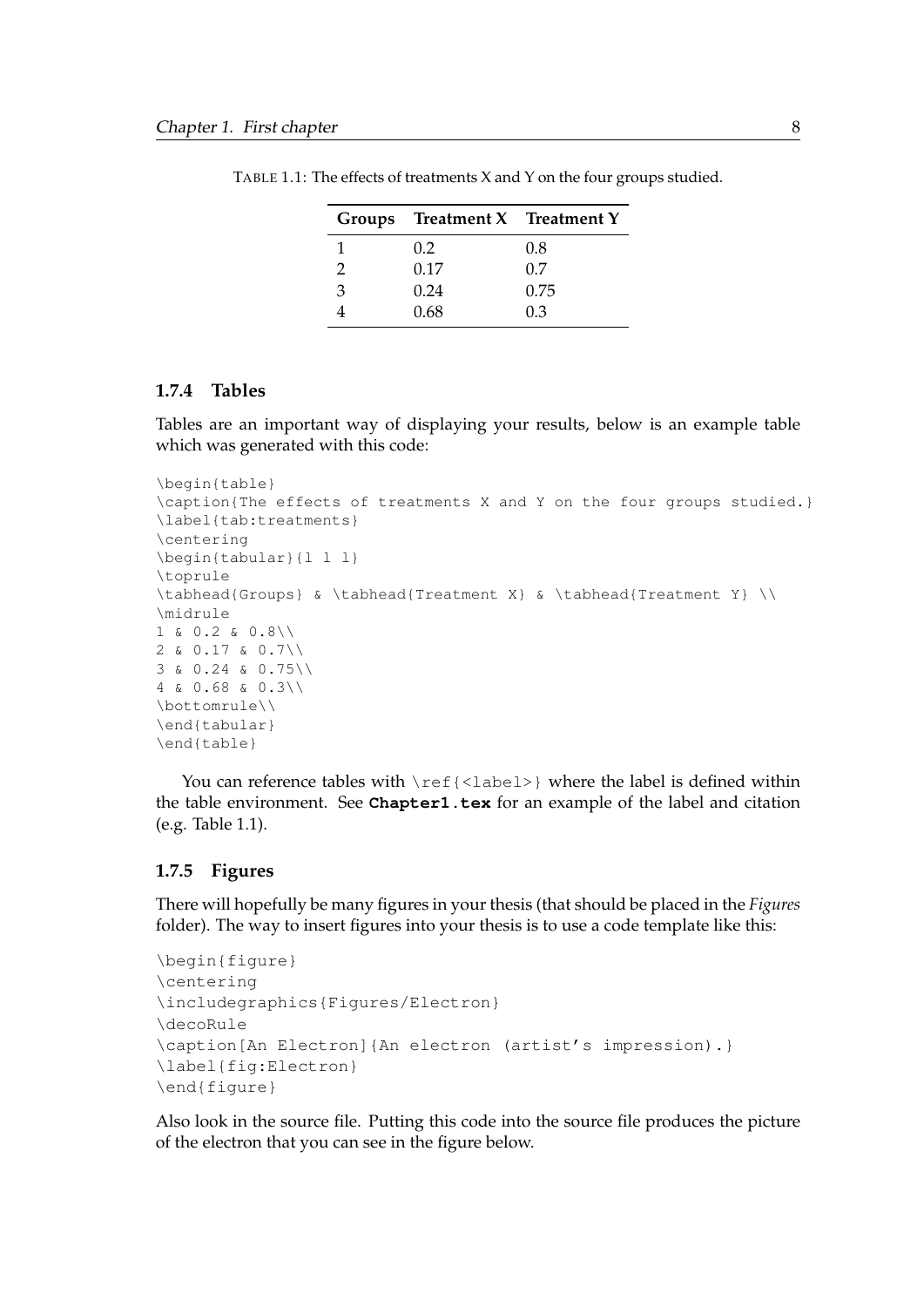<span id="page-17-1"></span>

FIGURE 1.1: An electron (artist's impression).

Sometimes figures don't always appear where you write them in the source. The placement depends on how much space there is on the page for the figure. Sometimes there is not enough room to fit a figure directly where it should go (in relation to the text) and so LATEX puts it at the top of the next page. Positioning figures is the job of LATEX and so you should only worry about making them look good!

Figures usually should have captions just in case you need to refer to them (such as in Figure [1.1\)](#page-17-1). The \caption command contains two parts, the first part, inside the square brackets is the title that will appear in the *List of Figures*, and so should be short. The second part in the curly brackets should contain the longer and more descriptive caption text.

The \decoRule command is optional and simply puts an aesthetic horizontal line below the image. If you do this for one image, do it for all of them.

LATEX is capable of using images in pdf, jpg and png format.

#### <span id="page-17-0"></span>**1.7.6 Typesetting mathematics**

If your thesis is going to contain heavy mathematical content, be sure that LATEX will make it look beautiful, even though it won't be able to solve the equations for you.

The "Not So Short Introduction to LATEX" (available on [CTAN\)](http://www.ctan.org/tex-archive/info/lshort/english/lshort.pdf) should tell you everything you need to know for most cases of typesetting mathematics. If you need more information, a much more thorough mathematical guide is available from the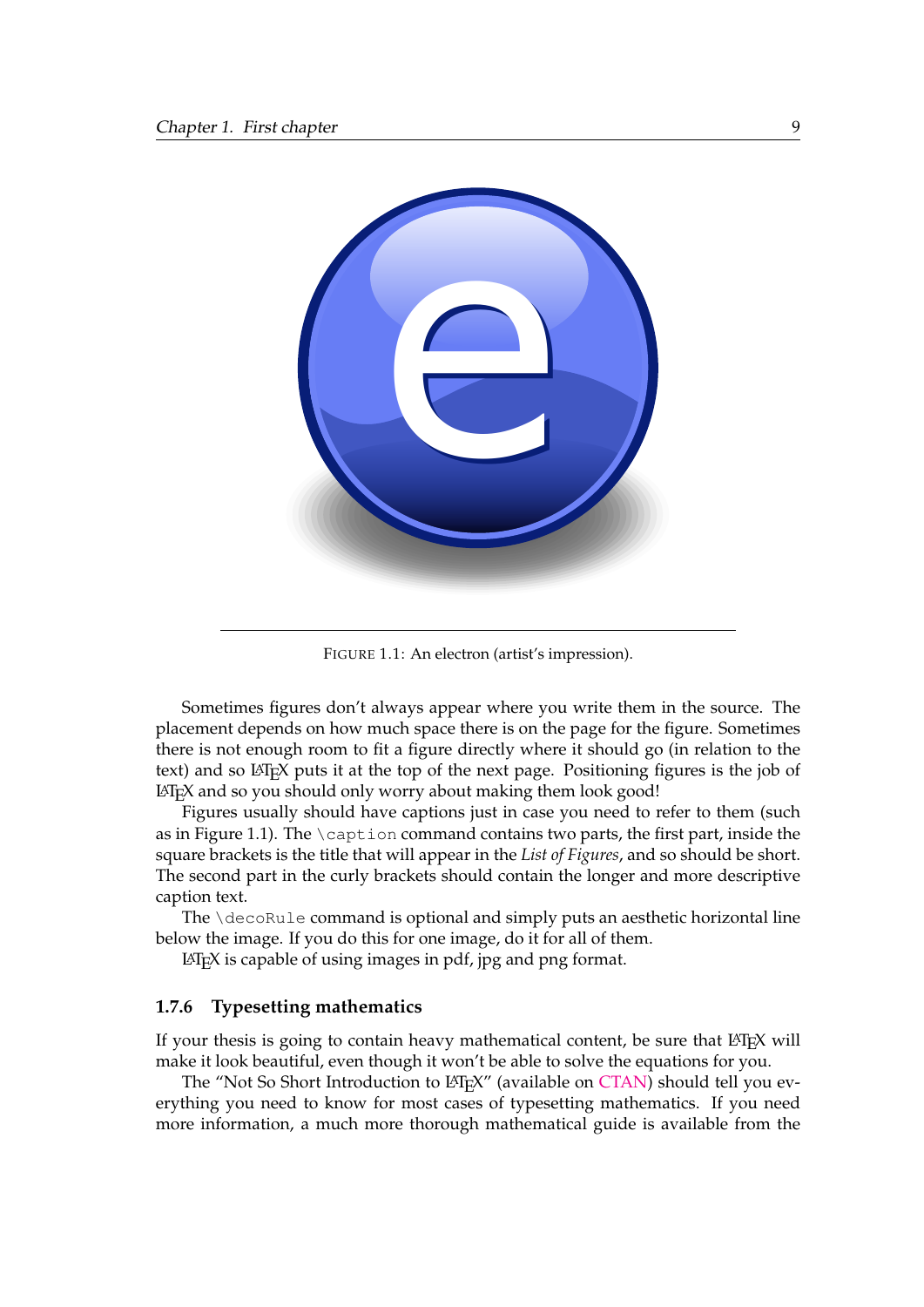AMS called, "A Short Math Guide to LATEX" and can be downloaded from: [ftp:](ftp://ftp.ams.org/pub/tex/doc/amsmath/short-math-guide.pdf) [//ftp.ams.org/pub/tex/doc/amsmath/short-math-guide.pdf](ftp://ftp.ams.org/pub/tex/doc/amsmath/short-math-guide.pdf)

There are many different LATEX symbols to remember, luckily you can find the most common symbols in [The Comprehensive L](http://ctan.org/pkg/comprehensive)ATEX Symbol List.

You can write an equation, which is automatically given an equation number by LATEX like this:

```
\begin{equation}
E = mc^{(2)}\label{eqn:Einstein}
\end{equation}
```
This will produce Einstein's famous energy-matter equivalence equation:

$$
E = mc^2 \tag{1.1}
$$

All equations you write (which are not in the middle of paragraph text) are automatically given equation numbers by LATEX. If you don't want a particular equation numbered, use the unnumbered form:

 $\[\ \{ a^{\wedge} \{ 2 \} = 4 \]$ 

#### <span id="page-18-0"></span>**1.8 Sectioning and Subsectioning**

You should break your thesis up into nice, bite-sized sections and subsections. LATEX automatically builds a table of Contents by looking at all the  $\change$ thapter{}, \section{} and  $\simeq$  subsection{ } commands you write in the source.

The Table of Contents should only list the sections to three (3) levels. A chapter { } is level zero (0). A \section{} is level one (1) and so a \subsection{} is level two (2). In your thesis it is likely that you will even use a subsubsection{}, which is level three (3). The depth to which the Table of Contents is formatted is set within **MastersDoctoralThesis.cls**. If you need this changed, you can do it in **main.tex**.

#### <span id="page-18-1"></span>**1.9 In Closing**

You have reached the end of this mini-guide. You can now rename or overwrite this pdf file and begin writing your own **Chapter1.tex** and the rest of your thesis. The easy work of setting up the structure and framework has been taken care of for you. It's now your job to fill it out!

Good luck and have lots of fun!

Guide written by — Sunil Patel: [www.sunilpatel.co.uk](http://www.sunilpatel.co.uk) Vel: [LaTeXTemplates.com](http://www.LaTeXTemplates.com)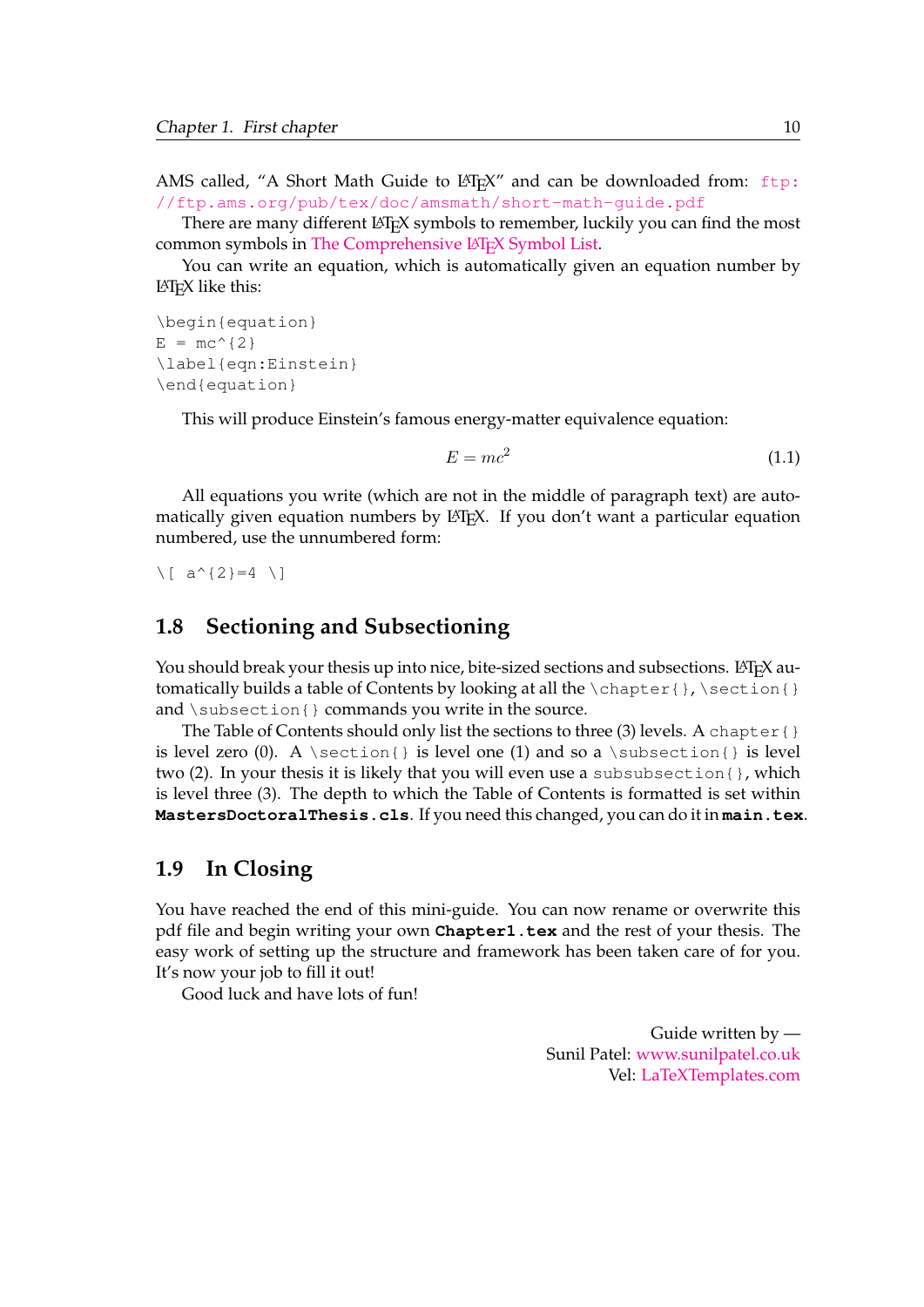# <span id="page-19-0"></span>**Appendix A Appendix Title Here**

Write your Appendix content here.